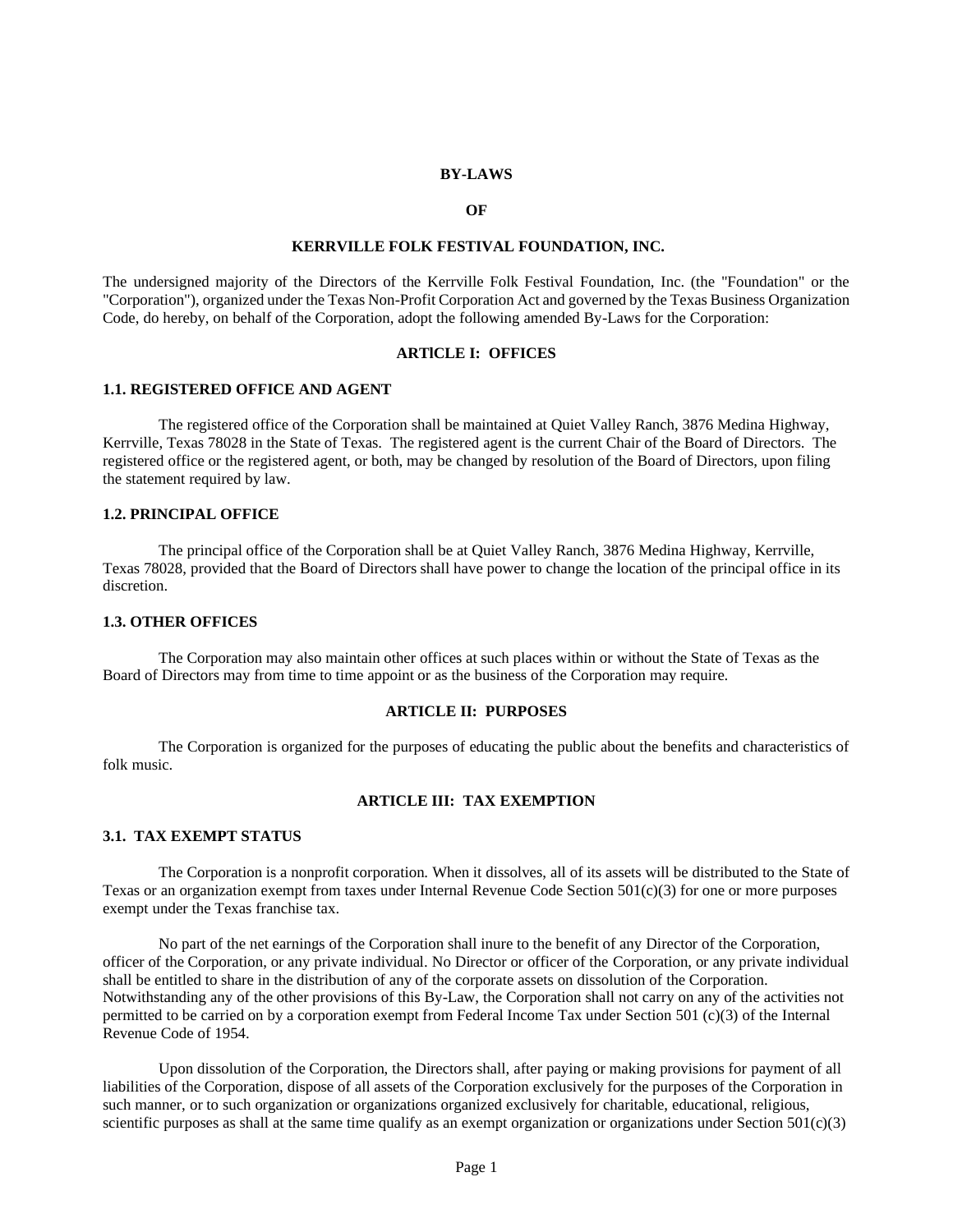of the Internal Revenue Code of 1954 (or the corresponding provision of any future United States Internal Revenue Law), as the Directors shall determine.

Any such assets not so disposed shall be disposed of by the district court or the county in which the principal office of the Corporation is then located, exclusively for such purposes or to such organization or organizations, as such Court shall determine, which are organized and operated exclusively for such purposes.

### **ARTICLE IV: MEMBERS**

## **4.1. GENERAL**

Any individual who is 18 years of age or older is eligible for membership in the Foundation.

Management of the Corporation is not vested in the members. The Corporation shall be managed by the Board of Directors save that the matters set out in By-Law 4.10 shall be subject to the vote of the members in accordance with that By-Law.

### **4.2. MEMBERSHIP FEES**

Subject to the remainder of this By-Law 4.2, the initial membership fee shall be \$100.00 (or such higher amount as may be determined by vote of the members in accordance with these By-Laws) with annual fees thereafter being \$75.00 (or such higher amount as may be determined by vote of the members in accordance with these By-Laws).

If the payment of the annual fee for renewal of a membership is not made in full in a timely manner as required by By-Law 4.3, the defaulting member shall, in order to reinstate his membership, be required to pay a fee equal to the initial membership fee applicable at the date of payment.

Notwithstanding the first two paragraphs of this By-Law 4.2, the Board may in its sole discretion resolve: (i) to grant to any volunteer a membership for payment of 50 percent of the initial membership fee; and/or (ii) to reduce by 50 percent the annual fees next due in respect of the membership of any volunteer. A "volunteer" for the purposes of this By-Law 4.2 is an individual who has worked for at least 40 hours within the existing or previous calendar year: at Kerrville Folk Festival; at Festival work weekends; or at other Board-approved Foundation activities, and who has applied to the Board for consideration for a hardship membership on the basis that payment of initial or annual dues at the full rate would cause him or her a financial hardship.

Notwithstanding the first two paragraphs of this By-Law 4.2, the Board may, by vote of at least two-thirds of the members of the Board on a secret ballot, award, without any initial or annual fee being payable in respect of such membership, an honorary membership to any person (to a maximum of two recipients in any calendar year), who the Board believes has provided an extraordinary positive contribution to the Kerrville Folk Festival or to the Foundation (whether by financial contribution or otherwise).

Any member may contribute more than the membership fee, but no member may hold more than one membership, whether within any class or across more than one class. Any person is entitled to purchase membership as a gift for any other person eligible for membership.

### **4.3. MEMBERSHIP DATES**

A person may join the Foundation at any time during the year and membership is valid for one (1) year from date of payment of dues. Annual membership dues for any membership year are due by close of business one year from the prior date of payment of dues ("join date"). The Executive Director is authorized to accept monthly payments of dues using automatic direct account debit or credit card payments and may assess any necessary fees equal to the cost of processing monthly or annual payments. Manual (not automatic debit or credit card payment) monthly payments by mail, in person, or otherwise shall not be accepted. Members making monthly payments are entitled to full membership benefits and rights except as described in By Law 4.5 (Voting Rights). Upon full or partial payment, the new membership shall be effective immediately.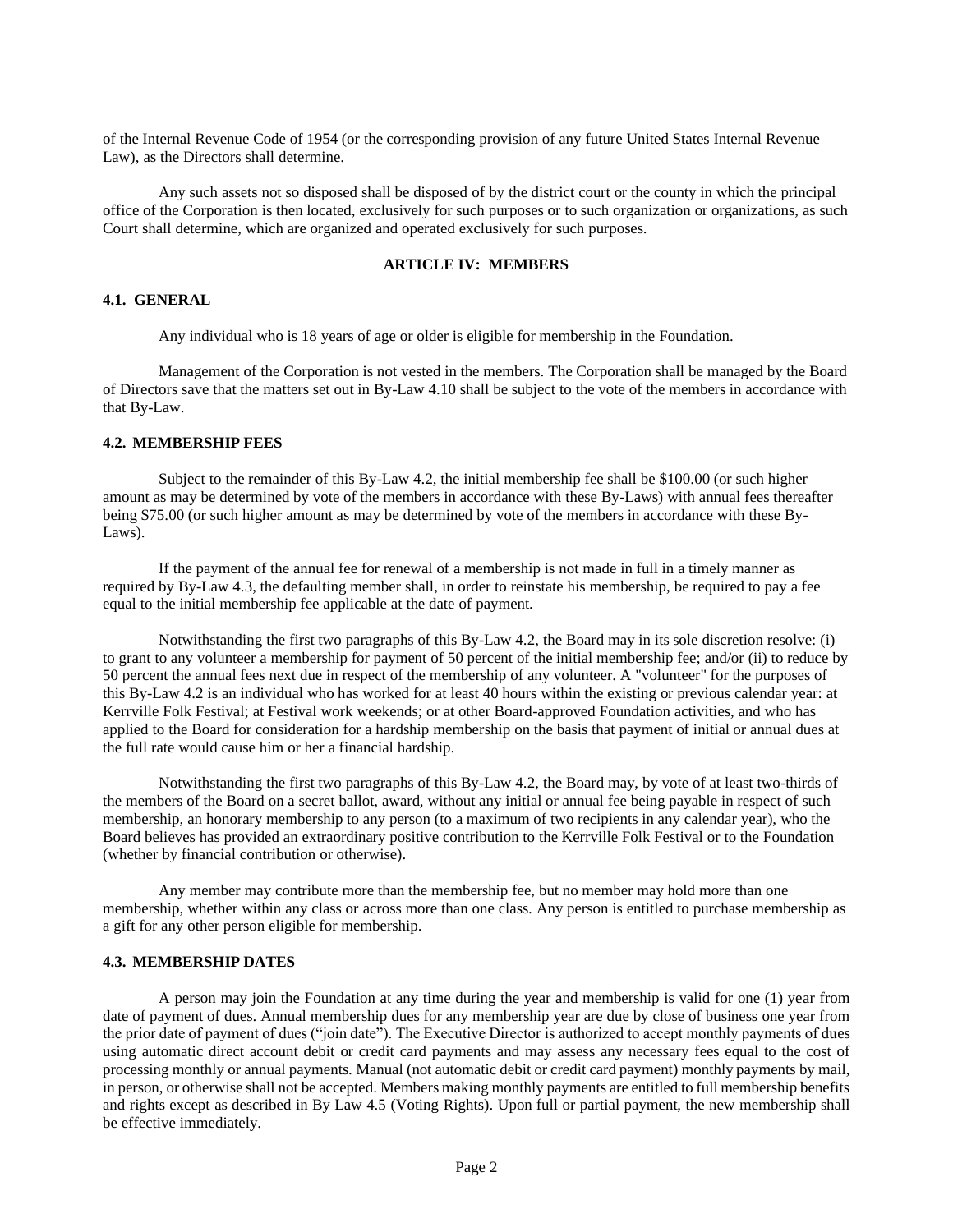Members whose annual or monthly payments lapse shall have 30 days from the due date to renew or make payment. Membership rights and privileges are suspended during this period. At the end of the 30 day period the membership shall expire and the individual must renew as a new member. The Executive Director may allow a lapsed membership to renew beyond 30 days at his or her discretion.

Notwithstanding the above, honorary memberships granted in accordance with these By-Laws shall run for the lifetime of the member, save that, by vote of at least two-thirds of the members of the Board, any honorary membership may be revoked at any time.

### **4.4. MEMBERSHIP CLASSES**

The Foundation shall have such additional classes of members, at such fee levels and with such benefits, as may be resolved by a vote of at least two-thirds of the Board, save that no class of members shall be created in which a member of any class is entitled to more than one vote in respect of his membership.

### **4.5. VOTING RIGHTS**

Subject to the remainder of this By-Law 4.5, each member is entitled to one vote per matter presented to the membership.

To be eligible to vote, a member's dues must be paid in full, or for members making monthly payments, the member must have paid at least 3 consecutive monthly payments and be current on payments at least 24 hours prior to the date of a membership vote.

## **4.6. MEETINGS OF THE MEMBERS**

An annual meeting of the members ("May/June Annual Meeting") shall be held no earlier than May 15 and no later than June 15 in each calendar year for the purpose of electing members of the Board of Directors and for the transaction of such other business requiring the vote of the members, pursuant to these By-Laws, as may be set out in the notice of meeting or otherwise validly raised for consideration. The date and time of the annual meeting shall be designated by the Board.

The Chair of the Board or, in his or her absence, the Vice Chair, or if both are absent any member of the Board may be nominated by the Chair of the Board to preside at the annual meeting of the members.

### **4.7. PLACE OF MEETING**

The May/June Annual Meeting of the Membership and Board of Directors shall be held at such place, within or without the State of Texas, as shall be specified in the notice of the meeting. The place of the annual meeting shall be designated by the Board, and whenever reasonably practicable shall be at the Kerrville Folk Festival.

# **4.8. NOTICE OF MEETING**

The Corporation shall not be required to give such statutory notice of annual meeting as would otherwise be required by the Texas Business Organizations Code.

Notice of the date, place, and time of the annual meeting shall be given to all members not less than 30 days prior to the annual meeting. Notice shall be given through publication on the Foundation website and email. The Secretary may in its sole discretion alternatively or additionally determine, in the case of particular members or members generally, that notice shall be sent via U.S. Mail or given by personal delivery. Failure by a member to provide a valid email address shall constitute a waiver of notice of such meeting by that member.

# **4.9. RECORD DATES**

In order that the Corporation may determine which members are entitled to notice of the May/June Annual Meeting at which members are entitled to vote, the Board shall provide notice no later than April 20 ("Record Date") of each year to such members whose annual membership fee are paid on or before April  $15<sup>th</sup>$ .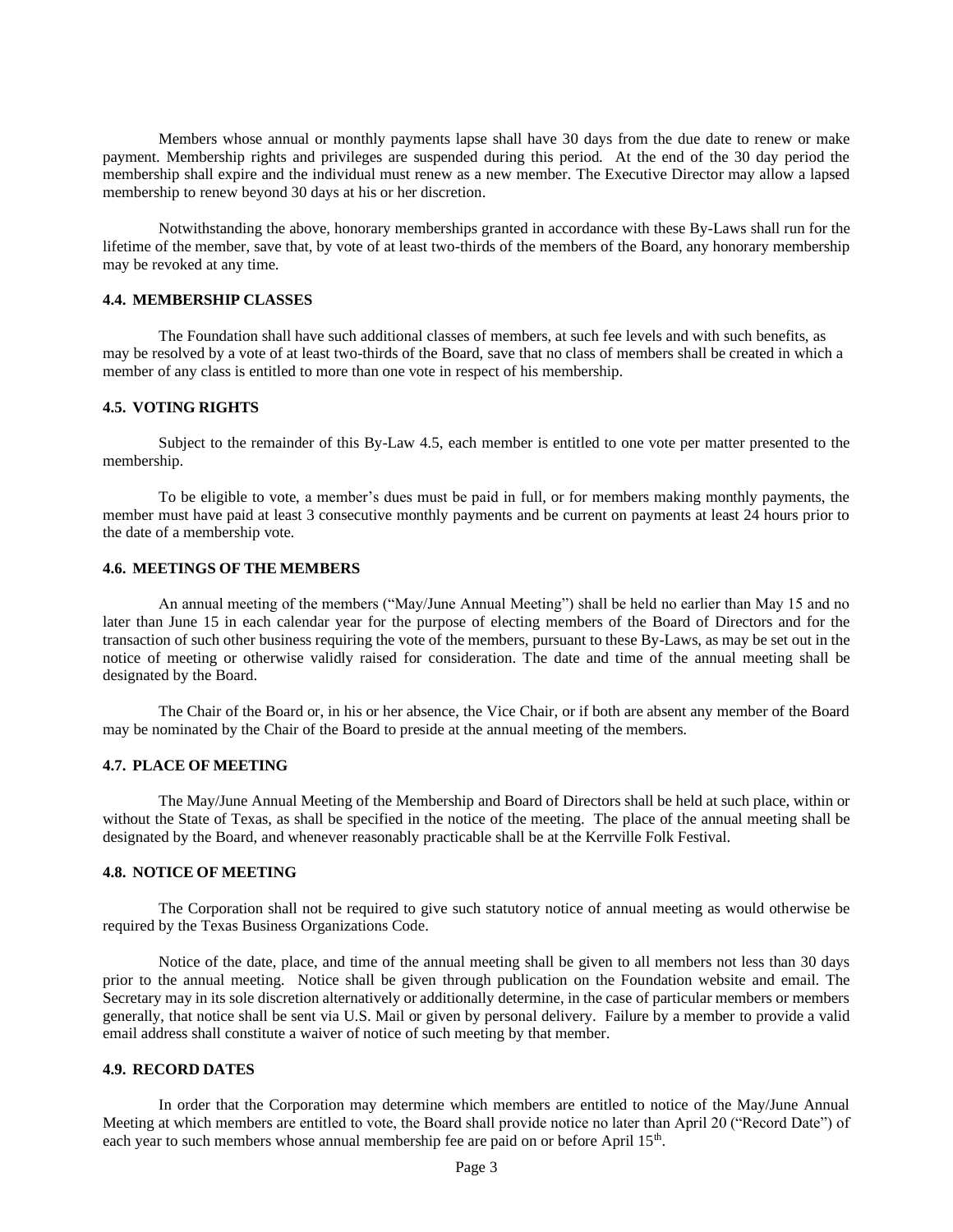If a member meeting is postponed or adjourned, the record date in respect of that meeting shall not be changed unless the Board so determines.

## **4.10. RESERVED MATTERS AND MANNER OF ACTING**

The approval of the members shall be required for the following matters in relation to the Corporation (unless otherwise provided by law, the approval of the members shall be attained by simple majority, in the case of (a) and (b), and by two-thirds' majority, in the case of (c), in each case by reference to the members present in person and eligible to vote at the relevant member meeting, which must be quorate):

(a) the election of Directors in accordance with these By-Laws or the making of any amendment to these By-Laws in respect of the manner, method, timing, selection or otherwise relating to the election of Board members;

(b) the making of any amendment to these By-Laws in respect of membership fees, membership eligibility or membership dates; and

(c) such matters as may require the approval of the shareholders as a matter of law (comprising, for reference purposes only, at the date of adoption of these By-Laws: the amendment of the certificate of formation of the Corporation; the voluntary winding-up of the Corporation under Chapter 11; the revocation of a decision as to the voluntary winding-up of the Corporation; the cancellation of certain events requiring winding-up; the reinstatement of the Corporation, having been terminated; the adoption of a distribution plan; the adoption of a plan of merger; the sale of substantially all assets of the Corporation; the adoption of a plan of conversion; and the adoption of a plan of exchange).

Voting shall be in person. Proxies shall not be allowed. Voting shall be conducted by a paper ballot save that, if there is only one nominee for any Director's position, the vote may (at the option of the Chair of the meeting) be taken by voice. The Chair may in his discretion appoint a committee to count ballots and to determine the validity of the same.

## **4.11. QUORUM**

The greater of (a) one-tenth (10%) of the members entitled to vote at any meeting, and (b) 20 members, shall constitute a quorum at such meeting. In the absence of a quorum at any meeting the meeting shall be adjourned for such period as the Board may determine, or cancelled at the discretion of the Board, and the Board may appoint any Directors nominated for election at the relevant meeting.

### **ARTICLE V: DIRECTORS**

# **5.1. BOARD OF DIRECTORS**

 The Board of Directors is responsible for carrying out the mission of the Kerrville Folk Festival Foundation including developing organizational goals, attaining and allocating resources, and establishing policies to be enforced within the organization. Directors need not be residents of the State of Texas. Directors must be of legal age and without felony conviction for financial mismanagement.

# **5.2. NUMBER OF DIRECTORS**

 The number of Directors shall be a minimum of nine, with no maximum number. No decrease in the number of Directors required by the Corporation shall have the effect of shortening the term of any incumbent Director. Should the number of Directors ever be less than nine the Board may continue to act for a period not greater than one hundred and twenty days. The Executive Director is not counted as a member of the Board of Directors.

# **5.3. TERMS AND SELECTION**

 Each Director shall be elected for a term of three years, unless he/she is elected to fill an unexpired three-year term, in which case he/she shall serve the remainder of that term.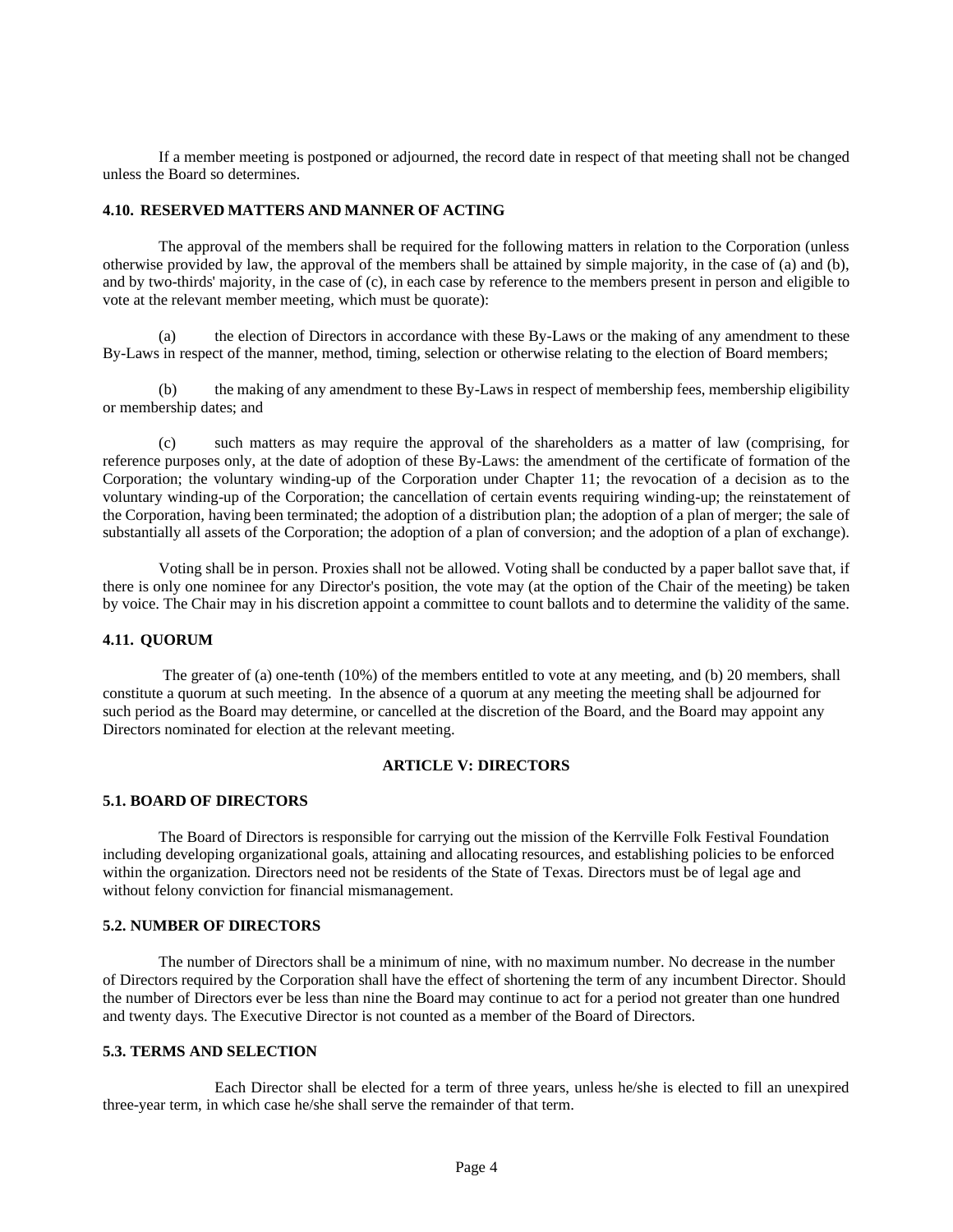No Director who has served for: (a) three consecutive three-year terms; or (b) two consecutive three-year terms and any other consecutive period, shall be eligible for election for at least one year, save that any Director temporarily appointed by the Board pursuant to By-Law 5.5 shall be eligible for election if he/she would otherwise be eligible if it were not for the provisions of this paragraph.

Subject to By-Law 4.11 and By-Law 5.5, each Director shall be elected by a majority vote of members present and eligible to vote at the May/June Annual meeting of members. Nominees shall be elected at large and not by individual seat. Members shall cast ballots for nominees equal to the number of vacant Director positions. Any ballot containing votes for more nominees than vacant seats shall be void and not counted. The nominees shall be ranked according to the number of votes received and placed in vacant seats according to that ranking. If one or more of the vacant seats are for a vacated seat with an incomplete term, the successful nominees shall draw lots to determine placement into the vacated seat(s) with an incomplete term. Subject to By-Law 4.7, the term of each Director elected at any annual meeting of the members held during the Kerrville Folk Festival shall become effective on the first calendar day after the then current Kerrville Folk Festival ends (commonly known as "Day 19" at the Festival).

The Nominating Committee shall be selected by the Board on or before January 1 in each calendar year. The Nominating Committee shall comprise 5 persons chosen from among the members of the Foundation, plus a Chair. The Chair of the Nominating Committee shall be a member of the Board whose term is not expiring that year. No person serving on the Nominating Committee shall be nominated for a Board position.

The Nominating Committee shall send out communication to the membership stating that the floor is open for nominations and will include the required time for submission of no less than 30 days. They shall make clear that this is the only time in which nominations may be accepted. Any member who would be eligible to vote may make nominations. A nominee may not self-nominate.

Immediately following the nomination period, the Nomination Committee will provide an application, instructions, and deadline date of no less than 30 days later, by e-mail, and other methods as appropriate to all eligible individuals who have been nominated. It will be the responsibility of the Nomination Committee to take all reasonable steps to ensure nominees receive the applications and are advised of the procedure to be eligible for the election with ample time to complete their application.

The nominee must complete and sign an application indicating they have reviewed the By-Laws and the other duties and responsibilities of Board members and that they are willing to serve as Board members and fulfill those duties and responsibilities. The Board may include on the application requests for other information about the nominee such as the basis for their interest in serving, special skills, or other information that may be of interest to the Board or membership.

The Nominating Committee shall review all applications submitted within the time frame provided and, after consultation with the executive committee of the Board (or its representatives), propose a nomination for each vacant position on the Board. Only those individuals who were nominated by a qualifying member of the Foundation and completed their application in full within the time period provided may be considered. Prior to proposing a name for consideration, the Nominating Committee shall identify the expertise needed for each vacancy, and determine the willingness of the nominee to serve if elected.

The Nominating Committee shall distribute the full list of eligible nominees to the members by publication on the Foundation website and by email (and/or, as the Secretary may determine, by U.S. mail or personal delivery) no later than 45 days prior to the Annual Membership Meeting of the relevant year. Within this message, the Nominating Committee shall state their official recommendations along with the reasons why these individuals were selected. Along with the list of nominees, the membership shall also receive (by e-mail or other electronic means) copies of the nominees applications. The Board may redact personal information from the application such as home address, phone number(s), e-mail address, etc. as the Board deems appropriate.

During the Annual Membership Meeting following this nomination period, all eligible nominees who completed an application within the set dates and still wish to be considered in the vote will appear on the ballot, to be voted upon by the guidelines set within this section.

### **5.4 REMOVAL AND RESIGNATION OF DIRECTORS**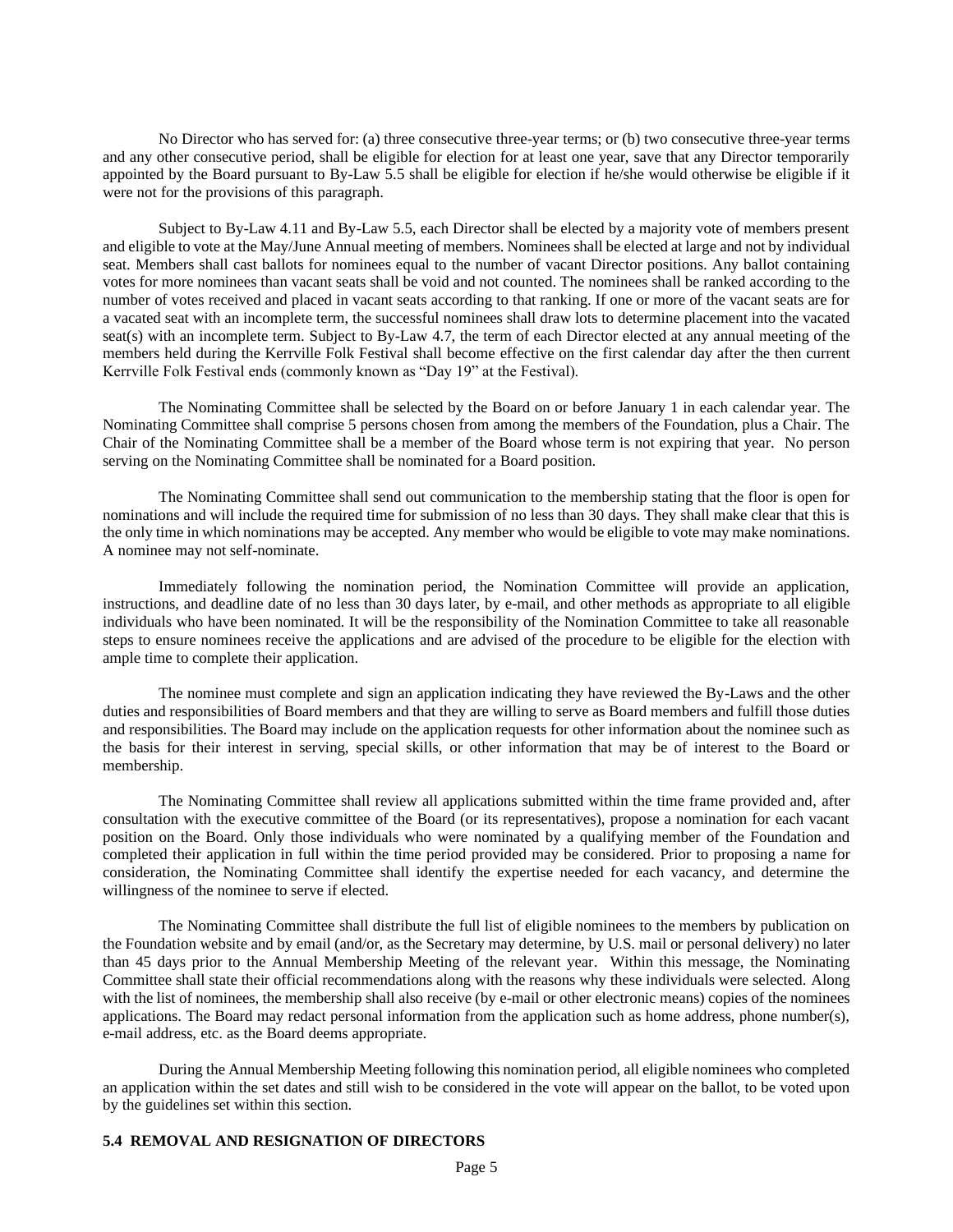A Director may resign by notice in writing to the Corporation.

Upon a vote of two-thirds of the total members of the Board of Directors, the Board may suspend or remove a Board member for actions detrimental to the Corporation. Failure to attend two consecutive meeting of the Board without an acceptable excuse shall be deemed to be such an action.

### **5.5. VACANCIES**

Upon expiration of a Director's term or on resignation or removal of a Director, a vacancy shall be deemed created notwithstanding that (provided that the relevant Director would otherwise be eligible to continue to act as a Director, and has not been removed as a Director pursuant to By-Law 5.4) the relevant Director shall, if willing and able to do so, remain on the Board of Directors until the election by the Board of a person to fill such position in accordance with this By-Law 5.5.

Any vacancy occurring in the Board of Directors may be temporarily filled by the affirmative vote of the majority of the remaining Directors, at any meeting of the Directors (even if less than a quorum of the Board). A Director appointed by the Board to fill a vacancy shall serve on a temporary basis until the next-following annual meeting of members, at which time the vacant position shall be filled by election by the members in accordance with By-Law 5.3.

Any Directorship to be filled by reason of an increase in the total number of Directors shall be filled by election at any meeting of the Board called for that purpose.

# **5.6. QUORUM AND VOTING REQUIREMENTS OF DIRECTORS**

A majority of the Board of Directors shall constitute a quorum for the transaction of business.

The act of a simple majority of the Directors present at a meeting at which a quorum is present shall be the act of the Board of Directors; except as required in By-Law 5.4 concerning removal of Directors.

## **5.7. ANNUAL MEETING OF DIRECTORS**

 The Board of Directors shall hold an annual meeting at which the Directors may elect officers and, subject to By-Law 4.10, transact such other business as shall come before the Corporation for a vote.

The annual meeting of the Board shall be held between May and October, in conjunction with one of the Kerrville festivals.

### **5.8. REGULAR MEETINGS OF DIRECTORS**

 Further regular meetings of the Board of Directors may be held at such time as shall be determined from time to time by resolution of the Board of Directors.

## **5.9. SPECIAL MEETINGS OF DIRECTORS**

 The Secretary shall call a special meeting of the Board of Directors whenever requested to do so by the Chair or by two Directors. Such special meeting shall be held at the time specified in the notice of meeting.

### **5.10. PLACE OF DIRECTORS' MEETINGS**

 All meetings of the Board of Directors (annual, regular or special) shall be held either at the principal office of the Corporation or at such other place, either within or without the State of Texas, as shall be specified in the notice of meeting.

# **5.11. NOTICE OF DIRECTORS' MEETINGS**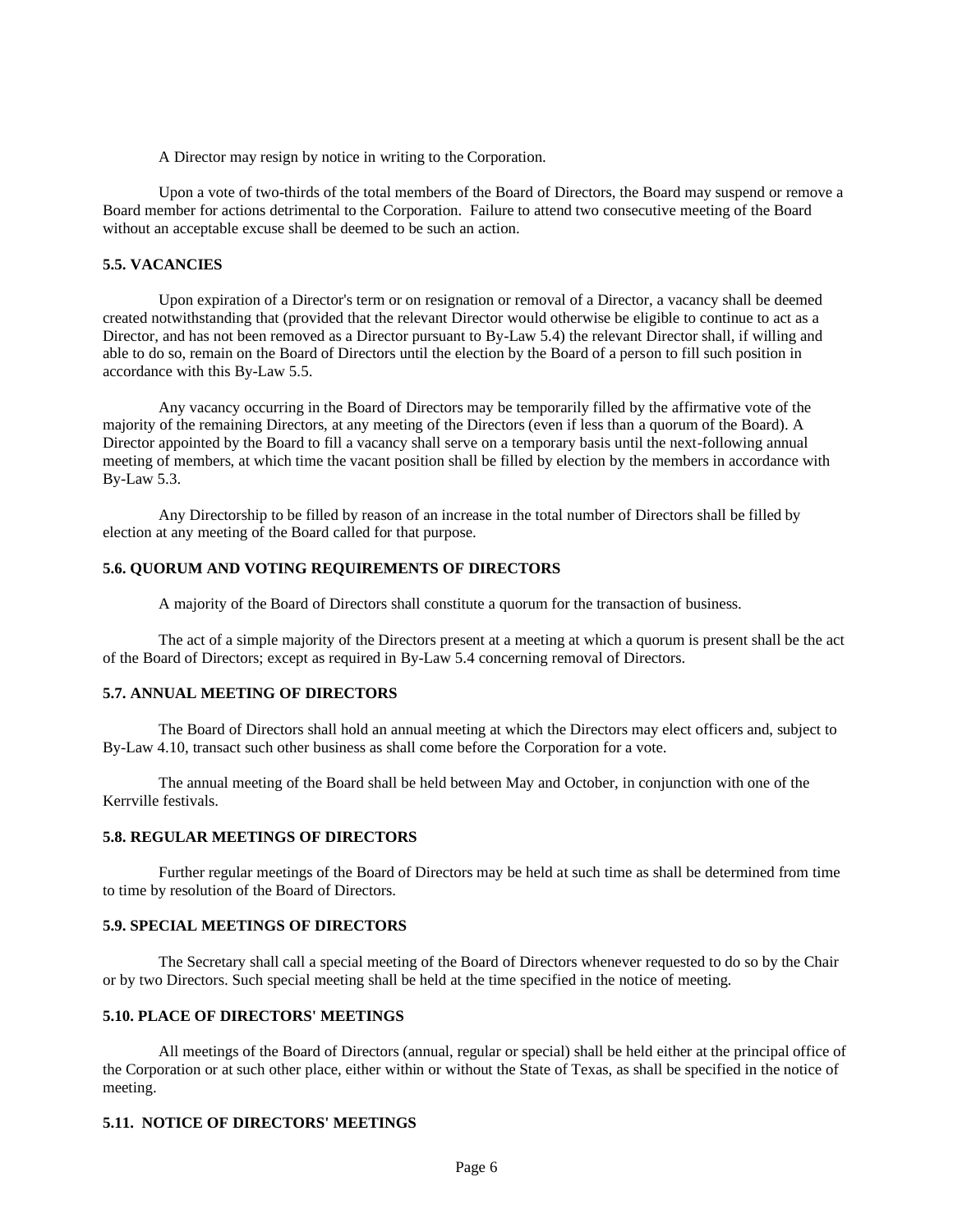All meetings of the Board of Directors (annual, regular or special) shall be held upon five (5) days' written notice stating the date, place and hour of meeting, and delivered to each Director either personally or by mail or email, at the direction of the Chair or the Secretary or the officer or person calling the meeting. In any case where each Director executes a waiver of notice of the time and place of meeting, no notice thereof shall be required, and any such meeting (whether annual, regular or special) shall be held at the time and at the place (either within or without the State of Texas) specified in the waiver of notice. Attendance of a Director at any meeting shall constitute a waiver of notice of such meeting, except where the Director attends a meeting for the express purpose of objecting to the transaction of any business on the ground that the meeting is not lawfully called or convened.

 Neither the business to be transacted at, nor the purpose of, any annual, regular or special meeting of the Board of Directors need be specified in the notice or waiver of notice of such meeting.

### **5.12. EXECUTIVE COMMITTEE**

 The Board of Directors shall establish an Executive Committee composed of all officers elected by the Board, the Executive Director as a non-voting member, and such other Directors as the Board may select. No more than four Directors, not including the Executive Director, may serve on the Executive Committee.

 The Executive Director in cooperation with the Executive Committee shall prepare and present an annual budget to the entire Board which the Board may modify prior to approval. The Executive Committee shall have the power to adjust items within the budget if the total budget is not exceeded; unless otherwise directed within the budget.

 The Chair of the Board of Directors shall serve as Chair of the Executive Committee unless the Chair of the Board is unavailable for a meeting, in which case the Vice-Chair shall serve as Chair of the Executive Committee.

 Minutes of the Executive Committee meetings shall be maintained and sent to all Directors or posted on a website accessible to all Directors.

## **5.13. OTHER COMMITTEES**

 The Board may create committees to focus on various aspects of the Corporation's operations. The number of committees and responsibilities of each committee shall be established by the Board. Committees shall obtain approval of the Executive Committee or the Board as required by the By-laws or the appointing resolution. Committees shall be designated as "standing" or "special."

 Standing committees shall focus on on-going aspects of the Corporation. The chair of standing committees shall be selected by the Board, and shall serve at the pleasure of the Board. The chair of each standing committee shall be a Director of the Corporation. The chair of each committee shall select members of their committee subject to approval by the Board. Members of standing committees may or may not be members of the Board.

 Special committees may be created by either the Board or the Executive Committee to focus on special issues or projects. Special committees shall be created for a specific period of time. The chair of each special committee shall be named at the time the committee is appointed. The chair and members of special committees may or may not be members of the Board. Special committees shall report to the entity which created them through the chair of the committee.

 Unless provided with spending authority through the budget, committees do not have spending authority. Committees may make funding requests to the Executive Director who will determine if the request is within the budget.

# **5.14. POWERS RESERVED TO THE BOARD**

The Board shall not delegate to any committee or individual the authority to:

- Elect officers for the Corporation;
- Approve and expand the annual budget of the Corporation;
- Borrow money in the name of the Corporation;
- Create standing committees;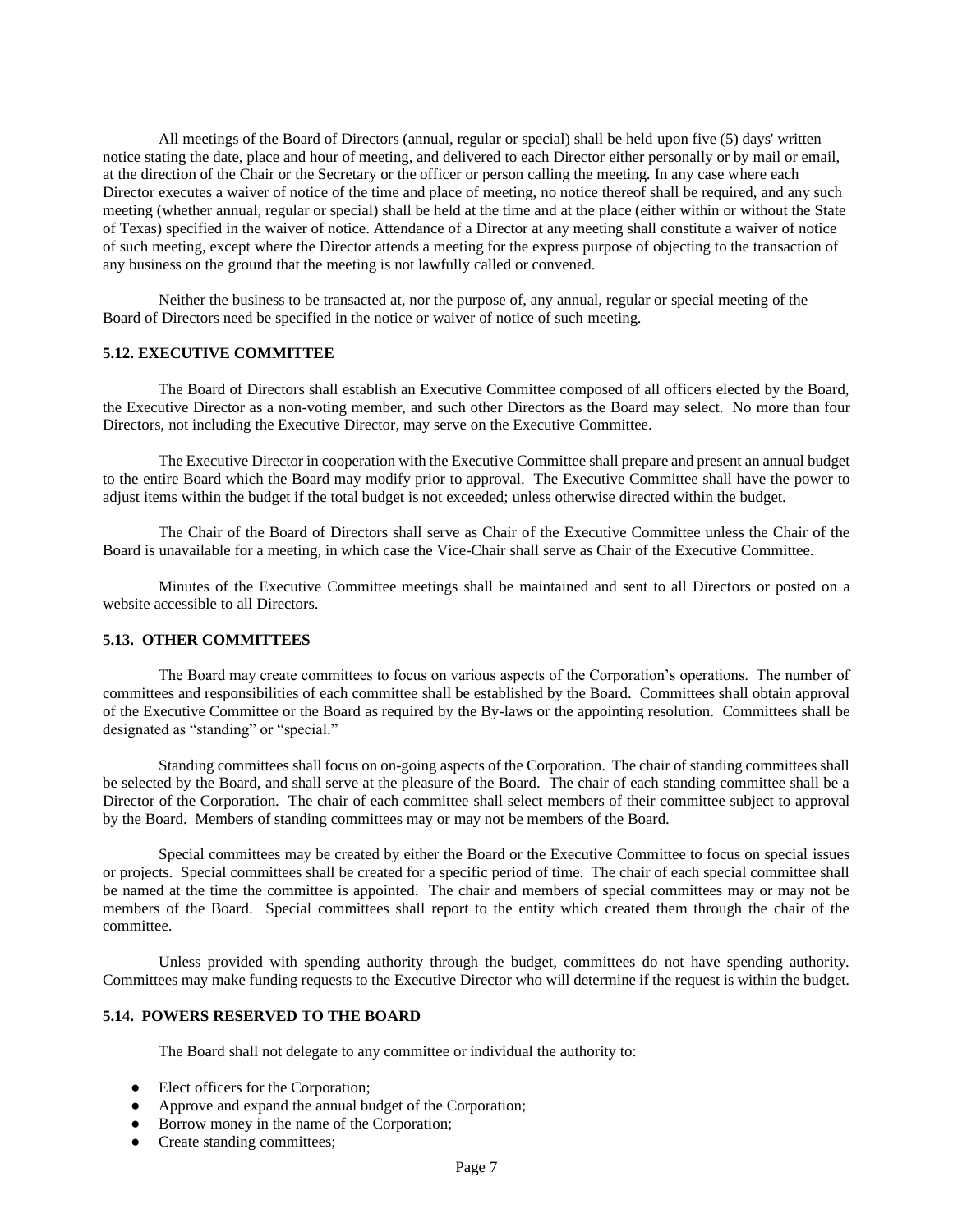- Hire, fire, suspend or remove the Executive Director;
- Suspend or remove a member of the Board of Directors for actions detrimental to the Corporation (which shall require approval by two thirds of all elected Directors).

The Executive Committee may make recommendations to the Board on these and other issues.

### **5.15. DIRECTOR COMPENSATION**

Duly elected members of the Board of Directors shall not receive any salary for their services, but may at the determination of the Board be reimbursed for Foundation-related expenses they have incurred.

# **ARTICLE VI: OFFlCERS**

### **6.1. OFFICERS' ELECTION**

 The officers of the Corporation shall consist of a Chair, a Vice-Chair, a Secretary, a Treasurer, and such other officers as the Board directs. All such officers shall be elected by the Board. The Board of Directors may also elect or appoint such other officers and assistant officers and agents as may be deemed necessary. Any two or more offices may be held by the same person, except the offices of Chair and Secretary.

 All officers and assistant officers shall be elected to for one year or until their successors are elected; provided, that any officer or assistant officer elected or appointed by the Board of Directors may be removed with or without cause by resolution of the Board whenever in the judgment of the Board of Directors the best interests of the Corporation will be served thereby.

Any agent appointed shall serve for such term, not longer than one year, as shall be specified, subject to the right of removal by the Board of Directors acting in its discretion.

# **6.2 OFFICER VACANCIES**

 If any office becomes vacant for any reason, the vacancy may be filled at any validly-called meeting (or by written consent) of the Board of Directors.

### **6.3 POWER OF OFFICERS**

 Each officer shall have, subject to these By-Laws, in addition to the duties and powers specifically set forth herein, such powers and duties as are commonly incident to his/her office and such duties and powers as the Board of Directors shall from time to time designate. All officers shall perform their duties subject to the directions and under the supervision of the Board of Directors. The Chair may secure the fidelity of any and all officers by bond or otherwise.

# **6.4 CHAIR**

 The Chair shall chair all meetings of the Board and shall see that all orders and resolutions of the Board are carried out, subject however, to the right of the Directors to delegate specific powers to any officers or staff members of the Corporation. In the absence of an Executive Director appointed by the Board, the Chair shall be the chief executive officer of the Corporation.

 Subject to approval from the Board of Directors or an authorized committee thereof, the Chair or any Vice-Chair shall execute bonds, mortgages and instruments requiring a seal, in the name of the Corporation, and, when authorized by the Board, he/she or any Vice-Chair may affix the seal to any instrument requiring the same, and the seal when so affixed shall be attested by the signature of either the Secretary or an Assistant Secretary.

 The Chair shall be ex-officio a member of all standing committees; however, attendance at meetings of committees, other than the Executive Committee, shall be at the discretion of the Chair. The Chair may appoint any officer to sit with any committee in his/her absence.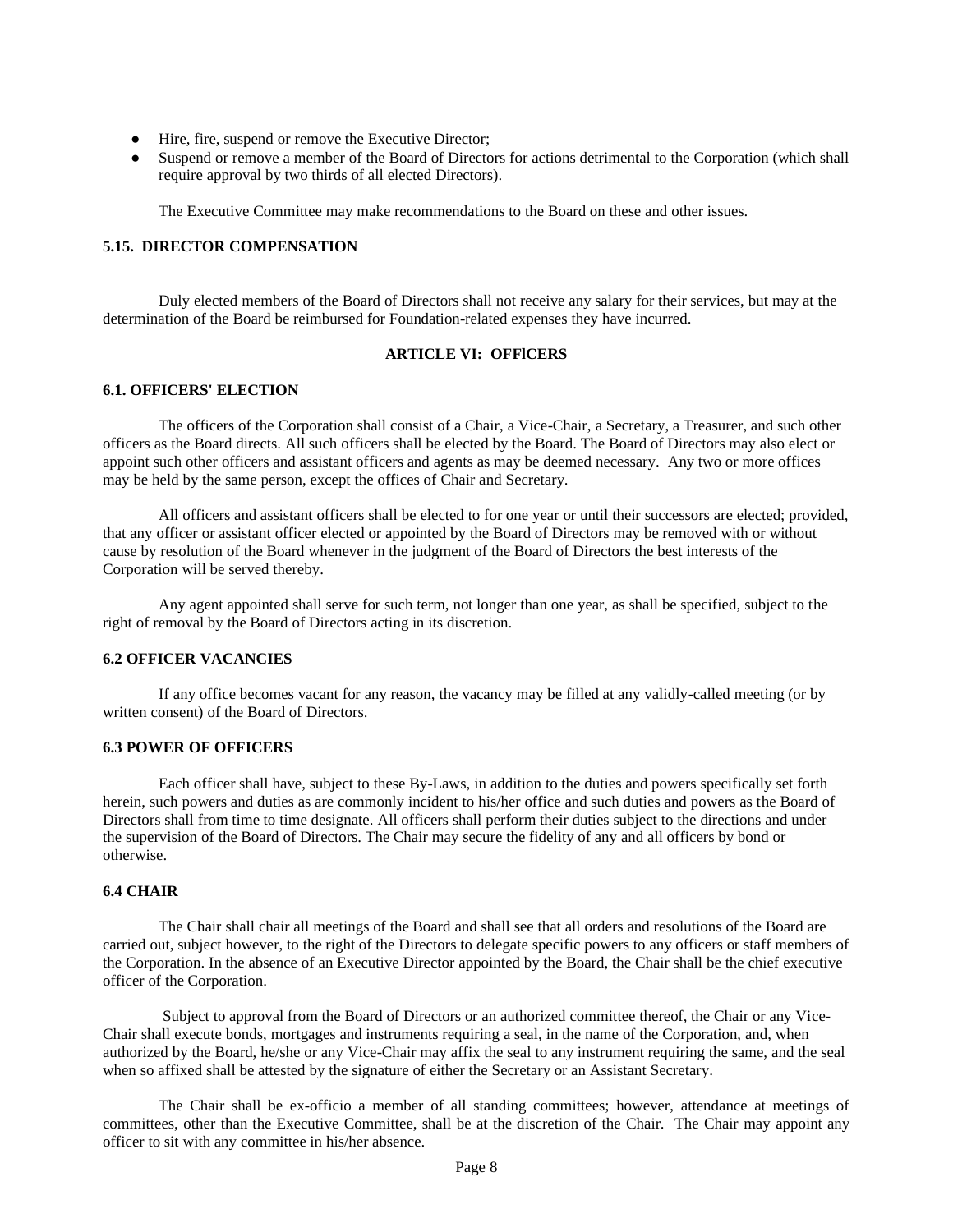He/she shall submit a report of the operations of the Corporation for the year to the Directors at their annual meeting.

The Chair shall give or cause to be given notice of all meetings of the Board of Directors.

## **6.5 VICE-CHAIR**

 The Vice-Chair shall, in the absence or disability of the Chair, perform the duties and exercise the powers of the Chair, and shall perform such other duties as the Board of Directors shall prescribe.

### **6.6. THE SECRETARY AND ASSISTANT SECRETARY**

The Secretary shall normally attend all meetings of the Board and Executive Committee. The Secretary or Assistant Secretary shall:

(a) keep a list of members (or cause them to be kept), noting the status of their fees payments and indicating when their membership was purchased;

(b) be responsible for maintaining an accurate record of all votes and actions of members and of the Board;

(c) perform all duties relating to facilitating the nomination and election of Directors at the annual meeting of members.

The Assistant Secretary, if any, shall, in the absence or disability of the Secretary, perform the duties and exercise the powers of the Secretary, and such other duties as the Board of Directors shall prescribe. In the absence of the Secretary or the Assistant Secretary, the minutes of all meetings of the Board shall be recorded by such person as shall be designated by the Chair or by the Board of Directors.

# **6.7. THE TREASURER AND ASSISTANT TREASURERS**

The Treasurer shall be responsible for the corporate funds and securities and shall keep full and accurate accounts of receipts and disbursements in books belonging to the Corporation. The Treasurer shall see that all moneys and other valuable effects are deposited in the name and to the credit of the Corporation in such depositories as may be designated by the Board of Directors.

The Treasurer shall oversee the disbursement of the funds of the Corporation as may be ordered by the Board of Directors, and that proper vouchers for such disbursements are maintained. He/she shall see that the Corporation's books of account are kept and maintained. He/she shall render to the Directors an account of all of his/her transactions as Treasurer and of the financial condition of the Corporation and exhibit the books, records and accounts to the Directors at any time. He/she shall see to the disbursement of funds for capital expenditures as authorized by the Board of Directors and in accordance with the orders of the Chair, and present to the Chair for his/her attention any requests for disbursing funds if in the judgment of the Treasurer any such request is not properly authorized. He/she shall perform such other duties as may be directed by the Board of Directors or by the Chair.

If required by the Board of Directors, he/she shall give the Corporation a bond in such sum and with such surety or sureties as shall be satisfactory to the Board for the faithful performance of the duties of his/her office and for the restoration to the Corporation, in case of his/her death, resignation, retirement or removal from office, of all books, papers, vouchers, money and property of whatever kind in his/her possession or under his/her control belonging to the Corporation.

The Assistant Treasurer, if any, shall, in the absence or disability of the Treasurer, perform the duties and exercise the powers of the Treasurer, and perform such other duties as the Board of Directors shall prescribe.

# **ARTICLE VII: EXECUTIVE DIRECTOR**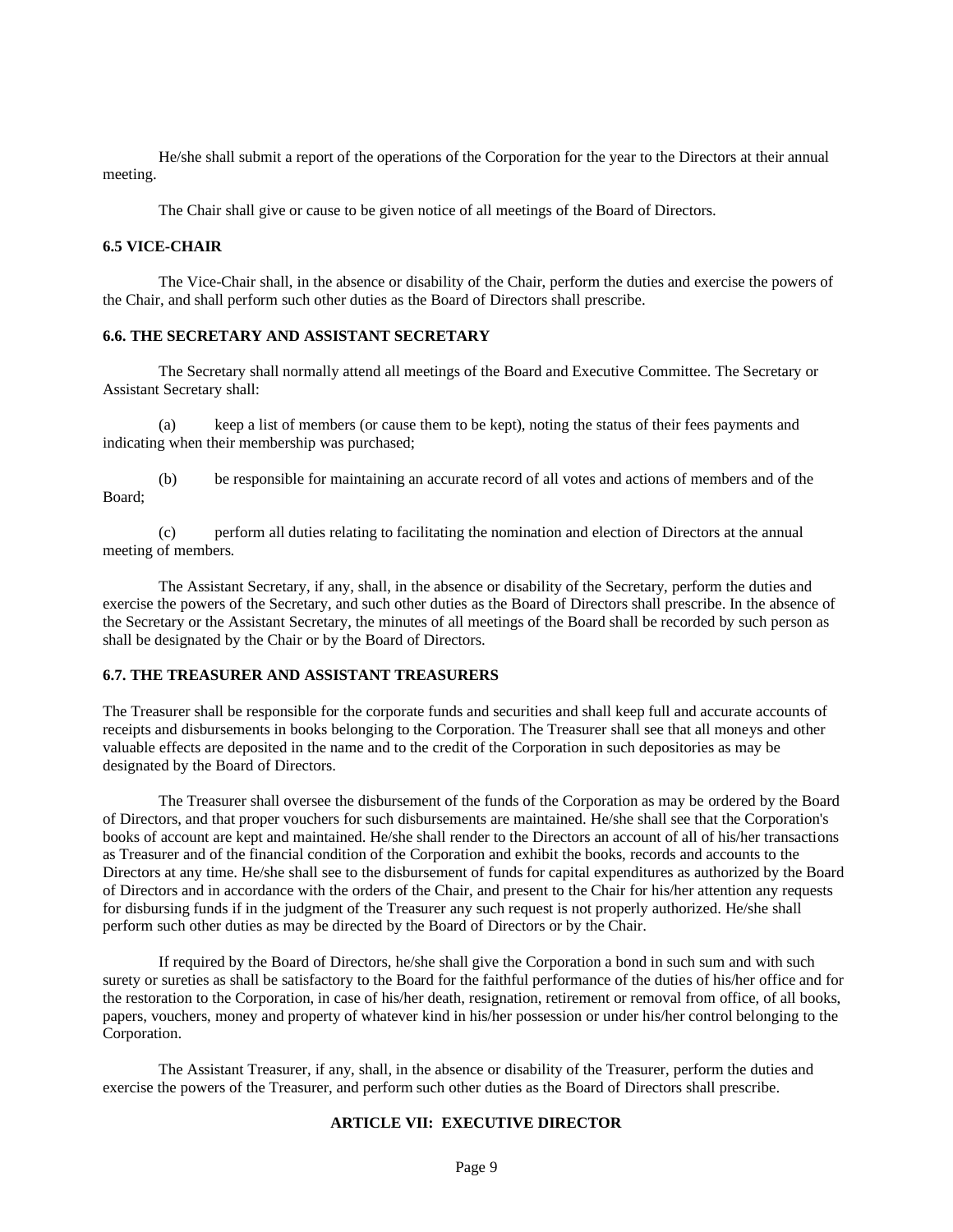# **7.1. EXECUTIVE DIRECTOR**

 The Board shall have the power to appoint an Executive Director to serve as the Chief Executive of the Corporation.

 The Executive Director shall be responsible for the day to day operation of the Corporation and its assets, including the Kerrville Folk Festival, Inc.

The Executive Director shall prepare an annual financial report to be submitted no later than November 1 of each year and prepare an annual budget to be submitted to the Board for its approval no later than September 15 of each year.

### **7.2 QUALIFICATIONS**

 The Executive Director shall have experience in overseeing and managing the finances and operations of organizations and events similar to the Corporation and familiarity with the folk music industry.

# **7.3 AUTHORITY**

The Executive Director shall be able to approve dispersal of the funds of the Corporation for operating expenses within the approved annual budget. The Executive Director may approve dispersal of unbudgeted funds for urgent corporate needs up to a limit to be set by the Board.

The Executive Director may from time to time exceed the budget for specific line items, provided total expenditures for the budget category remain within the budgeted amount.

The Executive Director shall provide to the Board of Directors regular financial reports with explanatory notes for budget variances in either direction; including an annual financial report.

Changes to the annual operating budget may be recommended by the Executive Director, subject to approval by the Board

 With the exception of the Festival Producer, the Executive Director shall have the authority to hire paid staff and to terminate the employment of any paid staff of the Corporation; except under conditions of personal conflict of interest in which the Executive Director shall cede such authority to the Board.

The Executive Director shall make a recommendation to the Executive Committee and the Board of Directors regarding the hiring or termination of the Producer of the Festival. The Producer of the Festival may only be hired or terminated with the approval of the Executive Committee and only after the Board of Directors has been given 14 calendar days notice of the proposed hiring or termination.

## **7.4 COMPENSATION**

The Executive Director may be financially compensated as approved by the Board.

# **7.5 TERMINATION**

 The Executive Director serves at the pleasure of the Board and may be terminated with cause or the financial needs of the Corporation by a vote of the majority of the Board. Termination without cause shall require a majority vote of the Executive Committee followed by a majority vote of the Board.

# **ARTICLE VIII: MISCELLANEOUS**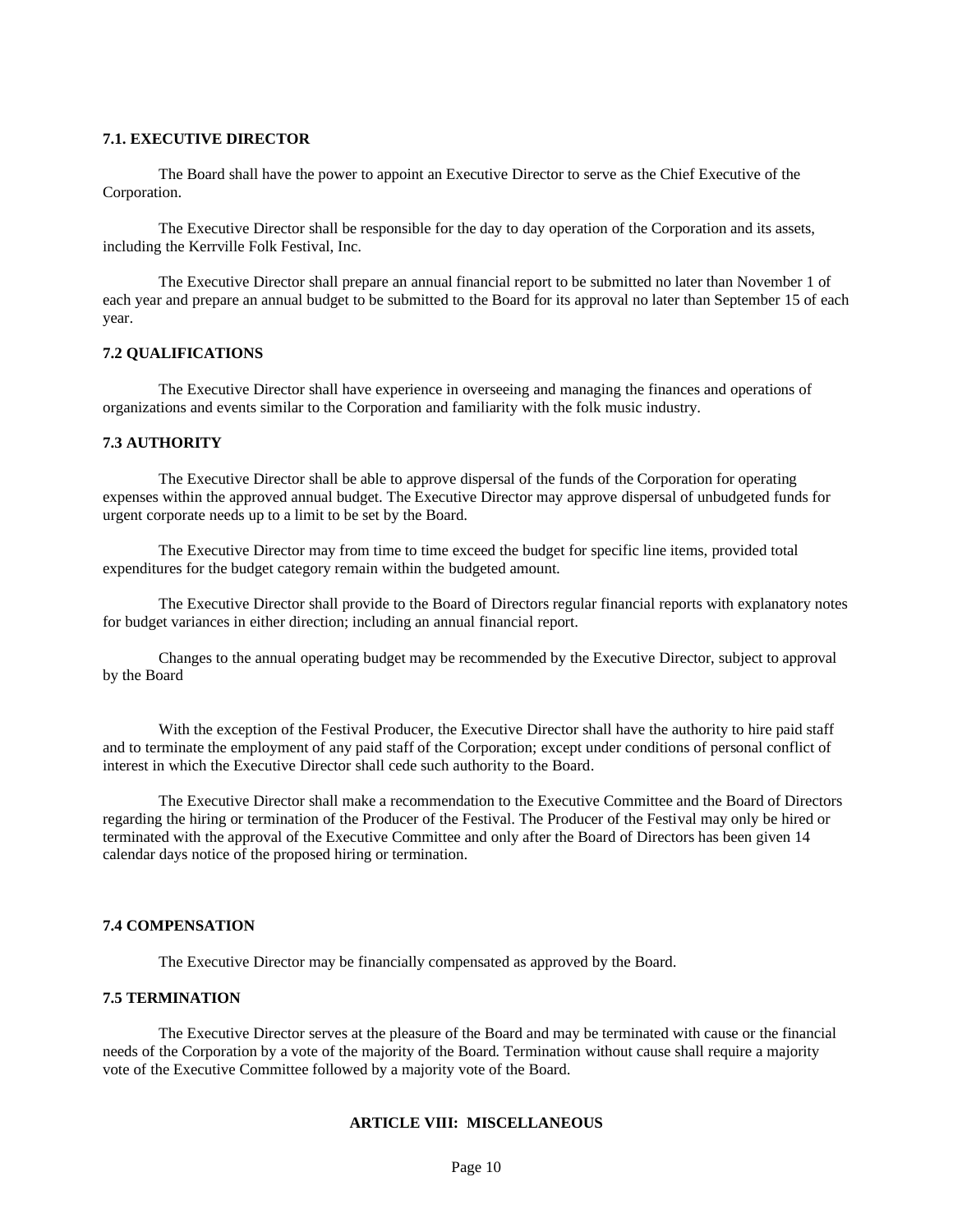### **8.1. ACTION BY WRITTEN CONSENT**

Action may be taken in lieu of Directors' meetings or committee meetings by written consents signed by a majority of the Directors or committee members, as applicable. Each written consent must bear the date of signature of each person signing it. A consent signed by fewer than all of the Directors or committee members is not effective to take the intended action unless consents, signed by the required number of persons, are delivered to the Corporation within 60 days after the date of the earliest-dated consent delivered to the Corporation. Delivery must be made by hand, or by certified or registered mail, or by email, return receipt requested. The delivery may be made to the Corporation's registered office, registered agent, principal place of business, transfer agent, registrar, exchange agent, or an officer or agent having custody of books in which the relevant proceedings are recorded. If delivery is made to the Corporation's place of business, the consent must be addressed to the Chair or another principal executive officer.

 The Corporation will give prompt notice of the action taken to persons eligible to sign such consents and who have not done so. If the action requires documents to be filed with the secretary of state, the filed documents will state that the written-consent procedures have been properly followed.

 A telegram, telex, cablegram, email or similar transmission by a Director or committee member, or photographic, facsimile, or similar reproduction of a signed writing, is to be regarded as being signed by the Director or committee member.

 Email communication from a Director or officer's email account shall be presumed to come from said individual. Board members shall ensure that their current email addresses are on file for use by the Corporation.

Informal actions shall be recorded in the minutes of the next meeting of the Directors or Executive Committee.

## **8.2 SEAL**

The corporate seal, if any, shall be circular in form and shall contain the name of the Corporation, the year of its incorporation and the words "TEXAS" and "CORPORATE SEAL" or an image of the Lone Star. The seal may be used by causing it or a facsimile to be impressed or affixed or in any other manner reproduced. The corporate seal may be altered by order of the Board of Directors at any time.

# **8.3. CHECKS**

All checks or demands for money and notes of the Corporation shall be signed by the Executive Director and/or Treasurer and such officer, officers or such other person or persons as the Board of Directors may from time to time designate.

#### **8.4. FISCAL YEAR**

The fiscal year of the Corporation shall begin on the first day of October in each and every year.

### **8.5. INDEMNIFICATION AND INSURANCE**

 The Corporation may indemnify any person who was, is or is threatened to be made a named defendant or respondent in litigation or other proceedings because the person is or was a Director, officer, or other person related to the Corporation regardless of the provisions of the Texas Non-Profit Corporation Act or the Texas Business Organizations Code governing indemnification.

The Corporation shall purchase liability insurance for officers and Directors of the Corporation.

# **8.6. AMENDMENTS**

These By-Laws may be altered, amended or repealed in whole or in part by the affirmative vote of the Board of Directors; subject to provisions in Bylaws Section 4.10, requiring a vote of the membership.

### **8.7. ROBERT'S RULES OF ORDER**